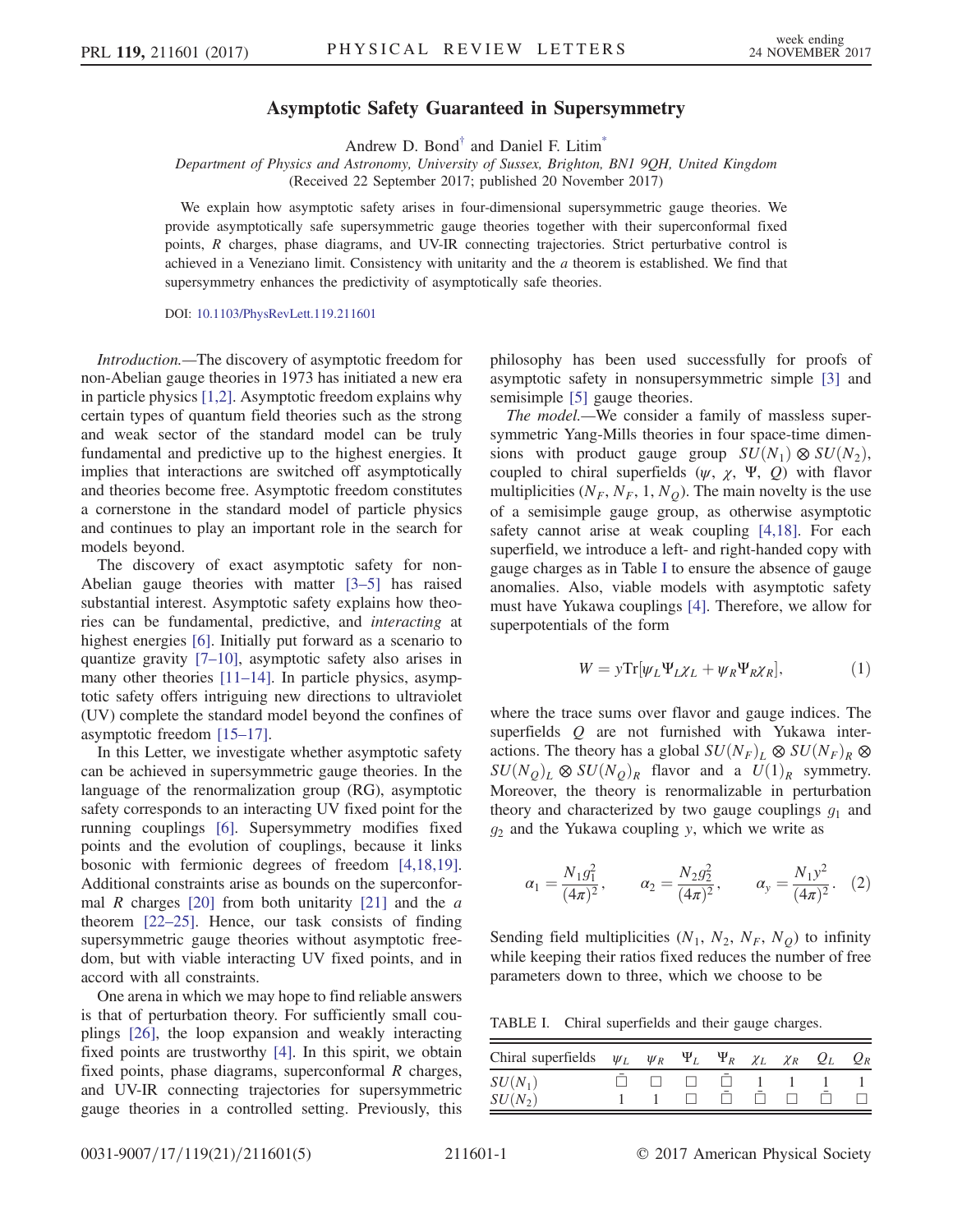$$
R = \frac{N_2}{N_1}, \qquad P = \frac{N_1 N_Q + N_1 + N_F - 3N_2}{N_2 N_F + N_2 - 3N_1},
$$
  

$$
\epsilon = \frac{N_F + N_2 - 3N_1}{N_1}
$$
 (3)

In the large-N limit [\[26\]](#page-4-4), the model parameters  $(R, P, \epsilon)$  are continuous. We can always arrange to find [\(3\)](#page-0-1) with

$$
1 < R < 3, \qquad P = \text{finite}, \qquad 0 < |\epsilon| \ll 1. \tag{4}
$$

The smallness of  $\epsilon$  ensures perturbative control in both gauge sectors [\[4,5\],](#page-3-7) which is the regime of interest for the rest of this work (the general case is discussed elsewhere [\[27\]](#page-4-5)). This completes the definition of our models.

Superconformal fixed points.—The running of couplings is controlled by the beta functions  $\beta_i = d\alpha_i/d\ln\mu$ , with  $\mu$ denoting the RG momentum scale. To find accurate fixed points, we must minimally retain terms up to two loops in the gauge and one loop in the Yukawa beta functions [\[4\]](#page-3-7). Using the results of Refs. [\[28,29\]](#page-4-6) and suppressing subleading terms in  $\epsilon$ , we find

<span id="page-1-0"></span>
$$
\beta_1 = 2\alpha_1^2 [\epsilon + 6\alpha_1 + 2R\alpha_2 - 4R(3 - R)\alpha_y], \n\beta_2 = 2\alpha_2^2 [P\epsilon + 6\alpha_2 + \frac{2}{R}\alpha_1 - \frac{4}{R}(3 - R)\alpha_y], \n\beta_y = 4\alpha_y [2\alpha_y - \alpha_1 - \alpha_2].
$$
\n(5)

<span id="page-1-2"></span>Anomalous dimensions of the superfields are given by

$$
\gamma_{\Psi} = (3 - R)\alpha_{y} - \alpha_{1} - \alpha_{2},
$$
  
\n
$$
\gamma_{\psi} = R\alpha_{y} - \alpha_{1},
$$
  
\n
$$
\gamma_{\chi} = \alpha_{y} - \alpha_{2},
$$
  
\n
$$
\gamma_{Q} = -\alpha_{2}.
$$
\n(6)

up to corrections of the order of  $\mathcal{O}(\epsilon \alpha, \alpha^2)$ . The simultaneous vanishing of [\(5\)](#page-1-0) implies fixed points and scale invariance. Besides the free Gaussian  $(G)$ , the model has weakly coupled fixed points  $\alpha^*$  of order  $\epsilon$ . These are either of the Banks-Zaks (BZ) or gauge-Yukawa (GY) type, depending on whether the Yukawa coupling is free or interacting [\[4\].](#page-3-7) We find partially interacting Banks-Zaks  $(BZ_1, BZ_2)$  and gauge-Yukawa  $(GY_1, GY_2)$  fixed points and fully interacting ones  $(BZ_{12}, GY_{12})$ , all summarized in Table [II](#page-1-1). Results are exact to the leading order in  $\epsilon$ , with higher loop orders only correcting subleading terms. We also note that [\(5\),](#page-1-0) [\(6\),](#page-1-2) and fixed points are universal and RG scheme independent at weak coupling [\[3,4\]](#page-3-3).

<span id="page-1-3"></span>At superconformal fixed points, our models display a global and anomaly-free  $U(1)_R$  symmetry. In terms of the superfield anomalous dimensions  $(6)$ , the R charges (not to be confused with the parameter  $R$ ) read

$$
R_i = 2(1 + \gamma_i^*)/3.
$$
 (7)

<span id="page-1-1"></span>TABLE II. The G and all BZ and GY fixed points to leading order in  $\epsilon$ .

| Fixed point $G$ BZ <sub>1</sub> BZ <sub>2</sub> |                                           | $GY_1$                  |                            | $GY_2$ $BZ_{12}$                                                   | $GY_{12}$                                                                                                                                          |
|-------------------------------------------------|-------------------------------------------|-------------------------|----------------------------|--------------------------------------------------------------------|----------------------------------------------------------------------------------------------------------------------------------------------------|
| $\alpha_1^*$                                    |                                           |                         |                            |                                                                    | 0 $-\frac{\epsilon}{6}$ 0 $-\frac{\epsilon}{2(3-3R+R^2)}$ 0 $\frac{PR-3}{16}\epsilon$ $\frac{3-4R-2PR^2+PR^3}{(R-1)(9-8R+3R^2)}\frac{\epsilon}{2}$ |
| $\alpha_2^*$                                    | $0 \quad 0 \quad -\frac{p_{\epsilon}}{6}$ |                         |                            | $\frac{-PR}{4R-3} \frac{\epsilon}{2}$ $\frac{1-3PR}{16R} \epsilon$ | $\frac{R-2-3PR+3PR^2-PR^3}{(R-1)(9-8R+3R^2)}\frac{\epsilon}{2}$                                                                                    |
| $\alpha_v^*$                                    | $0 \quad 0$                               | $\frac{1}{2}\alpha_1^*$ | $\frac{1}{2} \alpha_2^*$ 0 |                                                                    | $rac{1}{2}(\alpha_1^* + \alpha_2^*)$                                                                                                               |

Nonperturbative expressions for the R charges are found using the method of  $a$  maximization [\[20\]](#page-4-1). For small couplings, findings agree with [\(6\)](#page-1-2) and [\(7\)](#page-1-3) and deviate mildly from Gaussian values, in accord with unitarity [\[21\]](#page-4-2).

Asymptotic freedom of [\(5\)](#page-1-0) is guaranteed for  $P > 0 > \epsilon$ . Then, all three couplings [\(2\)](#page-0-2) are marginally relevant at the Gaussian UV fixed point. The set of asymptotically free trajectories is characterized by three free parameters, the initial values  $0 < \delta \alpha_i(\Lambda) \ll 1$  at the high scale  $\Lambda$ . Some or all interacting fixed points of Table [II](#page-1-1) arise within specific parameter ranges [\(3\)](#page-0-1) and take the role of IR fixed points. Trajectories either run towards a regime with strong coupling and confinement or terminate at a superconformal IR fixed point. By and large, this is very similar to the generic behavior of asymptotically free nonsupersymmetric gauge theories [\[5\]](#page-3-8).

<span id="page-1-4"></span>Asymptotic safety.—Next, we turn to regimes [\(3\)](#page-0-1) where asymptotic freedom is lost, starting with

$$
P < 0 < \epsilon. \tag{8}
$$

Clearly, the Gaussian has ceased to be the UV fixed point for the full theory, and one might wonder whether its role is taken over by one of the interacting fixed points in Table [II](#page-1-1). Available candidates in the regime  $(8)$  are  $BZ_2$ ,  $GY_2$ , and  $GY_{12}$ . At the partially interacting  $BZ_2$ , only the Yukawa term [\(1\)](#page-0-3) is a relevant perturbation. The theory becomes interacting in  $\alpha_2$  and  $\alpha_v$ , yet  $\alpha_1$  remains switched off at all scales. From the eigenvalue spectrum, we learn that  $GY_{12}$ , once it exists, is IR attractive in all couplings. Hence, neither the Gaussian, nor  $BZ_2$ , nor  $GY_{12}$  qualify as UV fixed points. A new effect occurs at  $GY_2$ . While  $\alpha_2$  and  $\alpha_v$ are irrelevant in its vicinity [\[4\]](#page-3-7), the relevancy of  $\alpha_1$  now depends on the magnitude of  $\alpha_2^*$  and  $\alpha_y^*$  at  $GY_2$ . We find

$$
\beta_1|_{\text{GY}_2} = -B_{1,\text{eff}}\alpha_1^2 + \mathcal{O}(\alpha_1^3),
$$
  
\n
$$
B_{1,\text{eff}} = -2\epsilon + 2\epsilon P/Q_1,
$$
\n(9)

<span id="page-1-5"></span>with  $Q_1(R) = (4R - 3)/(R^3 - 2R^2)$ . The first term in  $B_{1, \text{eff}}$  is the conventional one-loop coefficient. It is negative in the regime [\(8\)](#page-1-4) and documents the irrelevancy of  $\alpha_1$  at the Gaussian. The second term is sourced through the fixed point  $GY_2$ . Most notably, the sign of  $B_{1,eff}$  is positive provided that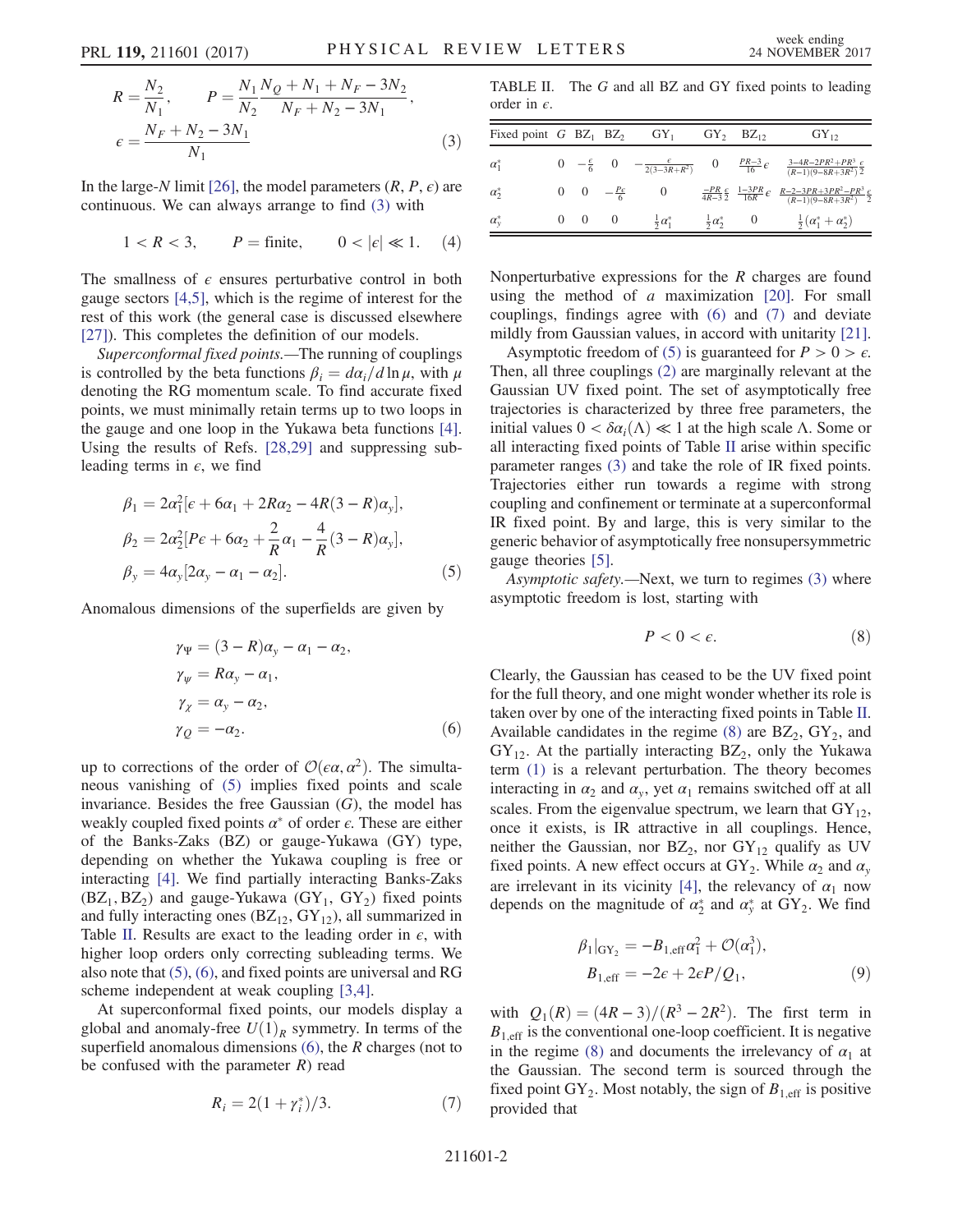$$
P < Q_1 < 0, \qquad 1 < R < 2, \qquad \varepsilon > 0,\tag{10}
$$

thereby turning  $\alpha_1$  into a relevant coupling. We emphasize that the Yukawa term [\(1\)](#page-0-3) is crucial to achieve  $B_{1,\text{eff}} > 0$ ; without it, the required change of sign would be impossible [\[4\]](#page-3-7). In other words, while  $\alpha_1$  is IR free close to the Gaussian or  $BZ_2$  fixed points, it has become UV free close to the  $GY_2$ fixed point. It is precisely for this reason that the gauge-Yukawa fixed point  $GY_2$  takes the role of an asymptotically safe UV fixed point with one marginally relevant and two irrelevant directions.

<span id="page-2-1"></span>The same mechanism is operative once  $P, \epsilon < 0$ , where  $\alpha_1$  and  $\alpha_2$  have interchanged their roles. Near GY<sub>1</sub>, the effective one-loop coefficient for  $\alpha_2$  reads  $B_{2,\text{eff}} =$  $2(Q_2 - P)\epsilon$ , with  $Q_2 = (R - 2)/(R^3 - 3R^2 + 3R)$ . Consequently,  $\alpha_2$  becomes a relevant coupling for

$$
Q_2 < P < 0, \quad 1 < R < 2, \quad \epsilon < 0, \quad (11)
$$

thereby promoting  $GY_1$  to an UV fixed point. As soon as both gauge sectors are destabilized ( $P, \epsilon > 0$ ), no fixed point other than the IR attractive Gaussian can arise. Theories are UV incomplete and must be viewed as effective. Figure [1](#page-2-0) summarizes our results once  $P < 0$ , also indicating the parameter regions [\(10\)](#page-1-5) and [\(11\)](#page-2-1) with exact asymptotic safety.

From the UV to the IR.—At either of the superconformal UV fixed points, the elementary "quarks" and "gluons" are unconfined and appear as interacting (free) massless particles in one (the other) gauge sector. The free gauge sector acts as a marginally relevant perturbation which



<span id="page-2-3"></span>
$$
\alpha_1(\mu) = \frac{\delta \alpha_1(\Lambda)}{1 + B_{1,eff} \delta \alpha_1(\Lambda) \ln(\mu/\Lambda)},
$$
  
\n
$$
\alpha_2(\mu) = \alpha_2^* + \frac{2 - R}{4R - 3} \alpha_1(\mu),
$$
  
\n
$$
\alpha_y(\mu) = \alpha_y^* + \frac{3R - 1}{8R - 6} \alpha_1(\mu).
$$
 (12)

<span id="page-2-4"></span>We emphasize that the theory has only one free parameter  $\delta \alpha_1(\Lambda) \ll 1$  related to the relevant gauge coupling at the high scale Λ. Both  $\alpha_2$  and  $\alpha_y$  have become irrelevant couplings and are strictly determined by  $\alpha_1$ . [Similar expressions are found for the regime [\(11\).](#page-2-1)] Dimensional transmutation leads to the RG invariant mass scale

$$
\mu_{tr} = \Lambda \exp[-B_{1,\text{eff}} \delta \alpha_1(\Lambda)]^{-1}, \qquad (13)
$$

which is independent of the high scale. It characterizes the scale where couplings stop being controlled by the UV fixed point. For RG scales  $\mu \ll \mu_{tr}$ , we observe a crossover into another superconformal fixed point  $(GY_{12})$  governing the IR. There, the elementary quarks and gluons of either gauge sector remain unconfined and appear as interacting massless particles, different from those observed in the UV.

<span id="page-2-0"></span>

FIG. 1. Phase space for asymptotic safety, showing the parameter regions [\(10\)](#page-1-5) and [\(11\).](#page-2-1) Models in the gray-shaded area are UV incomplete. The P axis is scaled as  $P/(1 - P)$  for better display. The full dot indicates the example in Figs. [2](#page-2-2) and [3.](#page-3-9)

<span id="page-2-2"></span>

FIG. 2. Phase diagram with asymptotic safety for supersymmetry ( $P = -5$ ,  $R = (3/2)$ ,  $\epsilon = (1/1000)$ ; Fig. [1\)](#page-2-0) projected onto  $\alpha_{v}=(\alpha_{1}+\alpha_{2})/2$ . Trajectories are pointing towards the IR. Notice that  $\alpha_1$  is destabilized and asymptotic freedom is absent. Dots show the Gaussian, the UV, and the IR fixed points. Also shown are separatrices (red) and sample trajectories (gray).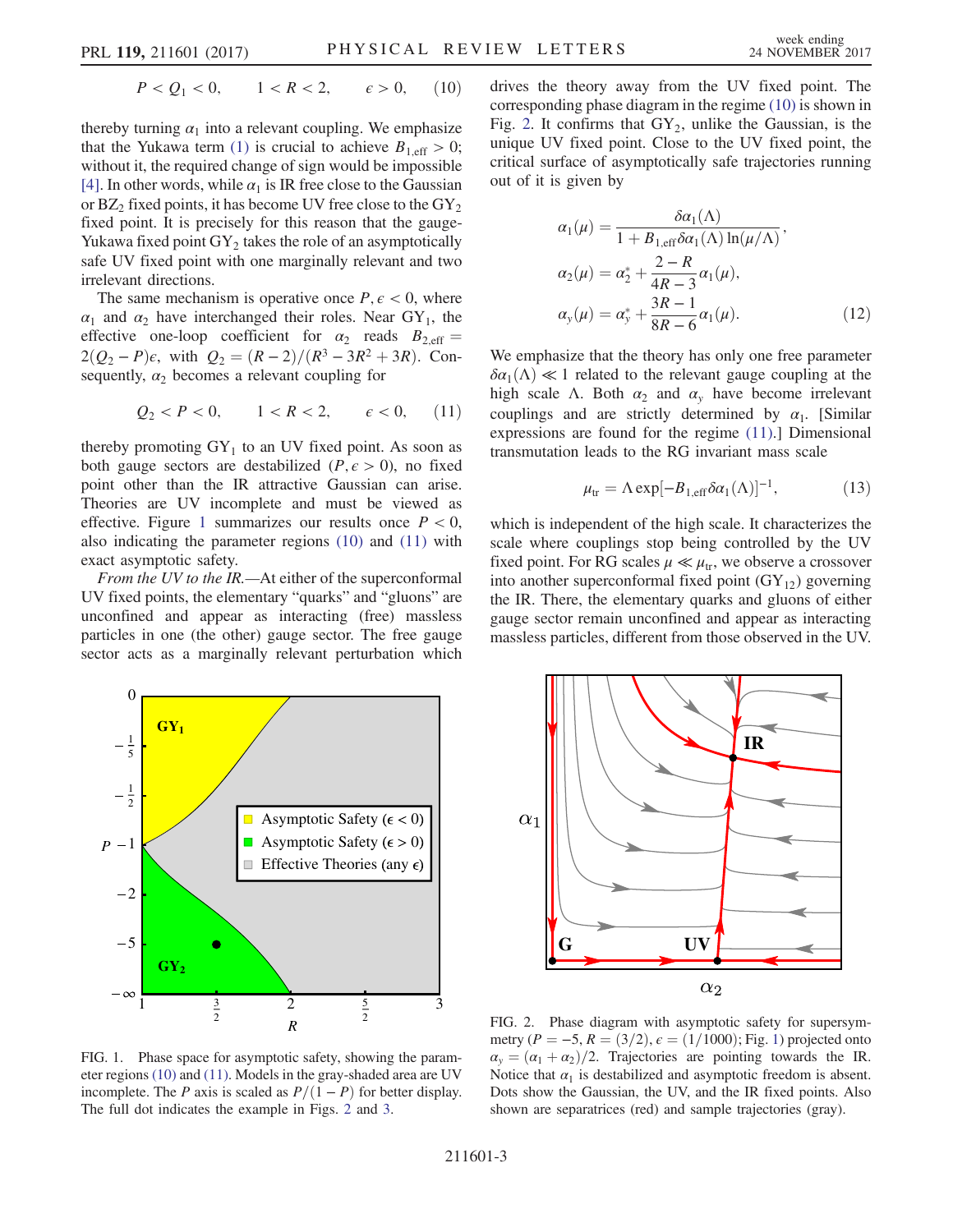<span id="page-3-9"></span>

FIG. 3. The running couplings  $\alpha_i(t)$  in units of RG time  $t =$  $ln(\mu/\Lambda)$  along the separatrix from the UV to the IR fixed point. Parameters are as in Fig. [2.](#page-2-2) All couplings in units of  $\alpha_{2,\text{UV}}^*$  with  $t_{tr} = \ln(\mu_{tr}/\Lambda)$  and  $\Lambda$  the high scale; see [\(13\).](#page-2-4)

Figure [3](#page-3-9) exemplifies the running of couplings from the UV to the IR.

The UV fixed point persists in the presence of mass terms for the chiral superfields. Once masses are switched on, with or without soft supersymmetry-breaking ones such as those for the "gluinos," they lead to decoupling [\[30\]](#page-4-7) and low-energy modifications of the RG flow [\(5\)](#page-1-0). Then, UV safe trajectories may terminate in regimes with strong coupling and confinement in the IR, with or without softly broken supersymmetry.

Asymptotic safety and the a theorem.—We are now in a position to establish consistency with a more formal aspect of the renormalization group known as the  $a$  theorem  $\sum_i (1 - R_i)[1 - 3(1 - R_i)^2]$  [\[24\]](#page-4-8) must be a decreasing<br>function along RG trajectories in any 4*d* quantum field [22–[25\].](#page-4-3) It states that the central charge  $a = (3/32)\{2d<sub>G</sub> +$ function along RG trajectories in any 4d quantum field theory  $(d_G$  denotes the dimension of the gauge groups and i runs over all chiral superfields). Using [\(6\)](#page-1-2), [\(7\)](#page-1-3), and Table [II](#page-1-1), we find

$$
\Delta a \equiv a_{\rm UV} - a_{\rm IR} > 0 \tag{14}
$$

on any of the UV-IR connecting trajectories in the parameter ranges [\(10\)](#page-1-5) and [\(11\)](#page-2-1) shown in Fig. [1.](#page-2-0) Had the IR limit been the Gaussian, validity of the  $a$  theorem implies strong coupling and large  $R$  charges in the UV, at least for some of the fields [\[18,24\].](#page-4-9) In our models, this implication is circumvented, because the IR is not free. In fact, there is not a single trajectory flowing from the UV fixed point to the Gaussian (Fig. [2\)](#page-2-2), which again is in accord with the  $a$ theorem  $(a_{UV} - a_G < 0)$ .

Discussion.—In supersymmetry, and for superpotentials of the form [\(1\)](#page-0-3) including mass terms, the scalar potential is always a sum of squares of absolute values [\[31\].](#page-4-10) Hence, the stability of the quantum vacuum is automatic. Also, a fixed point for the gauge and Yukawa couplings implies a fixed point for the scalar potential. Without supersymmetry, the physicality of scalar fixed points and vacuum stability do not come by default[\[4\]](#page-3-7) and must be checked case by case [\[5,32\]](#page-3-8).

Also, without supersymmetry, at least one Yukawa coupling is required to help generate an interacting UV fixed point [\[4\].](#page-3-7) Invariably, this reduces the number of fundamentally free parameters in the UV by at least one, thereby enhancing the predictive power [\[3\]](#page-3-3). In supersymmetry, asymptotic safety at weak coupling cannot arise with only a single gauge factor [\[4,18\]](#page-3-7). Then, as we have seen in [\(12\)](#page-2-3), at least one of the Yukawa couplings together with at least one of multiple gauge couplings must be nontrivial in the UV, thereby reducing the number of free parameters by two. We conclude that supersymmetry additionally enhances the predictive power of asymptotic safety.

We have shown that asymptotic safety is operative in supersymmetric gauge theories. Yukawa couplings continue to play a distinctive role at weak coupling, as they do for asymptotic safety without supersymmetry [\[4\]](#page-3-7). Explicit examples with superpotential [\(1\)](#page-0-3) and matter content as in Table [I](#page-0-0) are provided, including the phase space (Fig. [1](#page-2-0)) and phase diagram (Fig. [2\)](#page-2-2). Results are consistent with unitarity and the a theorem. Our construction makes it clear that asymptotic safety exists in supersymmetry beyond the models discussed here. It is interesting to include more gauge groups, expand Yukawa sectors, switch on mass terms, and explore the potential for asymptotically safe supersymmetric model building.

This work is supported by the Science and Technology Research Council (STFC) under the Consolidated Grant [No. ST/G000573/1] and by an STFC studentship.

<span id="page-3-1"></span><span id="page-3-0"></span>[\\*](#page-0-4) D.Litim@sussex.ac.uk

- <span id="page-3-2"></span>[1] D. J. Gross and F. Wilczek, [Phys. Rev. Lett.](https://doi.org/10.1103/PhysRevLett.30.1343) **30**, 1343 (1973).
- <span id="page-3-3"></span>[2] H. D. Politzer, [Phys. Rev. Lett.](https://doi.org/10.1103/PhysRevLett.30.1346) 30, 1346 (1973).
- [3] D. F. Litim and F. Sannino, [J. High Energy Phys. 12 \(2014\)](https://doi.org/10.1007/JHEP12(2014)178) [178.](https://doi.org/10.1007/JHEP12(2014)178)
- <span id="page-3-8"></span><span id="page-3-7"></span>[4] A. D. Bond and D. F. Litim, [Eur. Phys. J. C](https://doi.org/10.1140/epjc/s10052-017-4976-5) 77, 429 (2017).
- <span id="page-3-4"></span>[5] A. D. Bond and D. F. Litim, [arXiv:1707.04217.](http://arXiv.org/abs/1707.04217)
- <span id="page-3-5"></span>[6] K. G. Wilson, Phys. Rev. B 4[, 3174 \(1971\).](https://doi.org/10.1103/PhysRevB.4.3174)
- [7] S. Weinberg, in General Relativity: An Einstein Centenary Survey, edited by S. W. Hawking and W. Israel (Cambridge University Press, Cambridge, 1979), p. 790.
- [8] M. Reuter, *[Phys. Rev. D](https://doi.org/10.1103/PhysRevD.57.971)* 57, 971 (1998).
- [9] D. F. Litim, Phys. Rev. Lett. 92[, 201301 \(2004\).](https://doi.org/10.1103/PhysRevLett.92.201301)
- [10] K. Falls, D. Litim, K. Nikolakopoulos, and C. Rahmede, [arXiv:1301.4191.](http://arXiv.org/abs/1301.4191)
- <span id="page-3-6"></span>[11] W. A. Bardeen, M. Moshe, and M. Bander, [Phys. Rev. Lett.](https://doi.org/10.1103/PhysRevLett.52.1188) 52[, 1188 \(1984\)](https://doi.org/10.1103/PhysRevLett.52.1188).

[<sup>†</sup>](#page-0-4) A.Bond@sussex.ac.uk